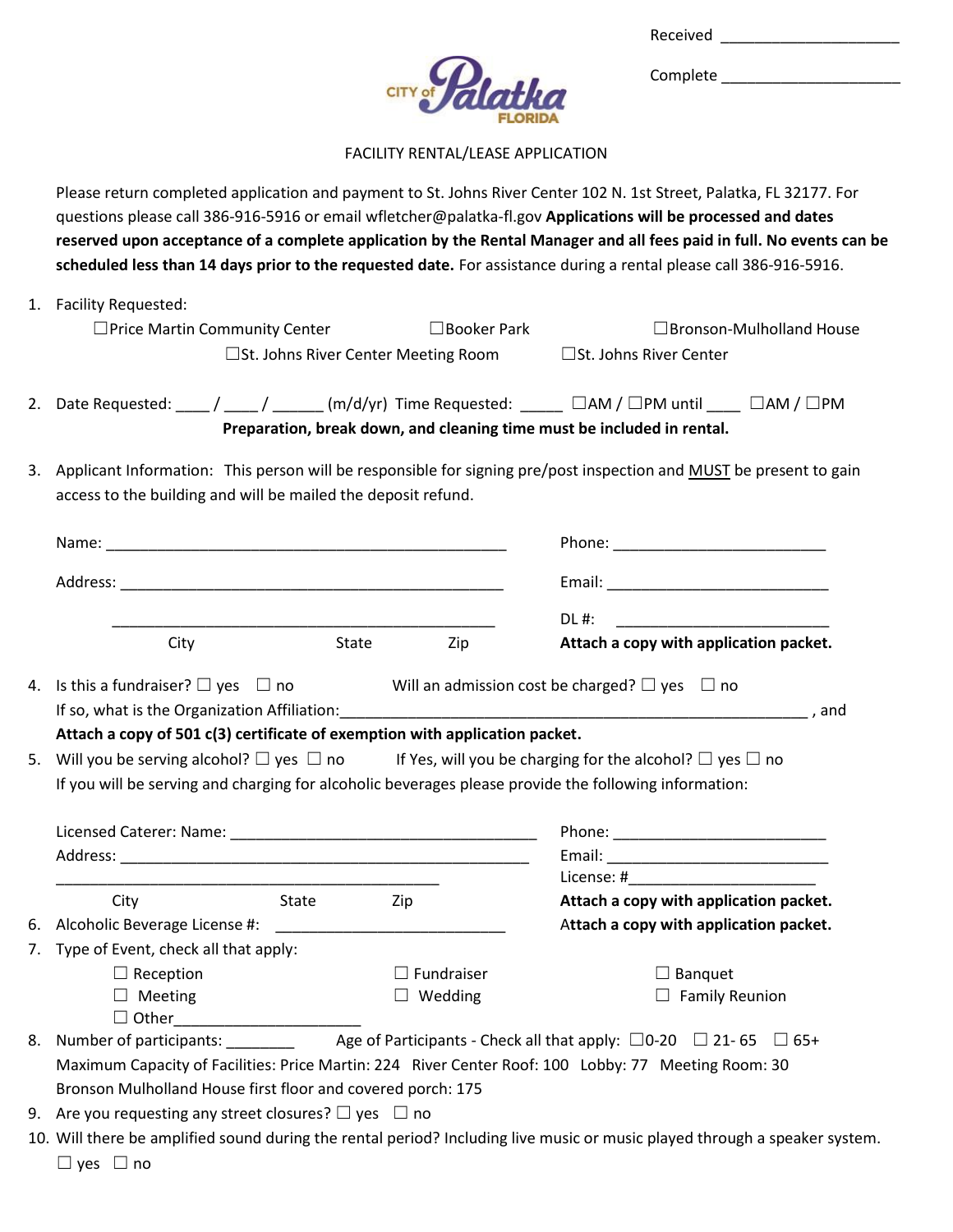Please note the available tables and chairs. These are provided free of charge –**Renter is responsible for set up and break down of tables and chairs.**

| <b>Facility</b>        | <b>Round Tables</b> | <b>Rectangular Tables</b> | <b>Chairs</b> | <b>Hi Tops</b> |
|------------------------|---------------------|---------------------------|---------------|----------------|
| Price Martin:          | 51<br>13            | 19 (8 Feet)               | 183           | 0              |
| Booker Park:           | 8                   | 9 (8 Feet)                | 80            | U              |
| <b>Bronson House:</b>  | None Provided       | None Provided             | None          | None           |
|                        |                     |                           | Provided      | Provided       |
| St Johns River Center: | 10                  | None                      | 40            | 10             |

## Facility Rental Policies and Procedures

## **ANYONE VIOLATING POLICIES OF THE CITY OF PALATKA MAY BE BANNED FROM FUTURE USE OF CITY FACILITIES**

- 1. Alcoholic Beverages are permitted within the Price Martin Community Center, Bronson Mulholland House, and St. Johns River Center only under the following circumstances:
	- a. When served free of charge (no donation, fee, or expense of any kind is associated with dispensing of alcohol at invitation only events where no price or fee is charged for admission; or
	- b. At invitation only events when dispensed by an approved commercial caterer with an alcoholic beverage license.
- 2. No smoking permitted inside facility buildings no alcoholic beverages outside Price Martin Building, outside the boundary of the Bronson Mulholland House Lawn, or outside the boundaries of the St Johns River Center Lobby and Roof Top Deck.
- 3. Removal of City Property (tables, chairs and equipment) from the building is prohibited.
- 4. Renter is responsible for removing all items not belonging to the City of Palatka immediately following the event. The City of Palatka is not responsible for any items left on City property and all items left will be deemed trash and disposed of at renter's expense.
- 5. All or part of the security deposit will not be refunded if the facility is not vacated at or before the agreed time, if there are any damages to the facility, city property, equipment, or if the facility is not properly cleaned following the event. The City will inspect the building before and after each event for damages and cleanliness. Please report any damages or problems to the City of Palatka.
- 6. Available hours for all facilities EXCEPT BOOKER PARK are 8 am to 11 pm. Booker Park is available 8 am to 9:30pm
- **7. The City reserves the right to inspect the premises at any time.**
- 8. Kitchen, including stove, sink and countertops are to be cleaned (Price Martin, Booker Park, and Bronson House. River Center has only sink and countertops.) Refrigerators must be left free of food and clean.
- 9. Floors are to be swept and any spills mopped up.
- 10. All tables and chairs are to be wiped down and put away in the storage closet according to the storage key. Any items taken to the roof of the River Center must be brought down at the end of the rental period.
- 11. All garbage and trash are to be removed from the premises and placed in the exterior trash receptacle.
- 12. Must abide by the maximum occupancy of the facility as set by the Fire Marshall.
- 13. There is **NO DANCING** permitted on the St Johns River Center Roof Top Deck.
	- I, \_\_\_\_\_\_\_\_\_\_\_\_\_\_\_\_\_\_\_\_\_\_\_\_\_\_\_\_\_\_\_\_\_\_\_\_ have read and understand the City of Palatka's Facility Rental

\_\_\_\_\_\_\_\_\_\_\_\_\_\_\_\_\_\_\_\_\_\_\_\_\_\_\_\_\_\_\_\_\_\_\_\_\_\_\_\_\_\_\_\_\_\_\_\_ \_\_\_\_\_\_\_\_\_\_\_\_\_\_\_\_\_\_\_\_\_\_\_

Policy and Procedures and agree to abide by them during my rental.

Signature of Renter Date Date of Renter All Control of American Control of Control of American Control of Control of American Control of Control of American Control of Control of American Control of Control of American Con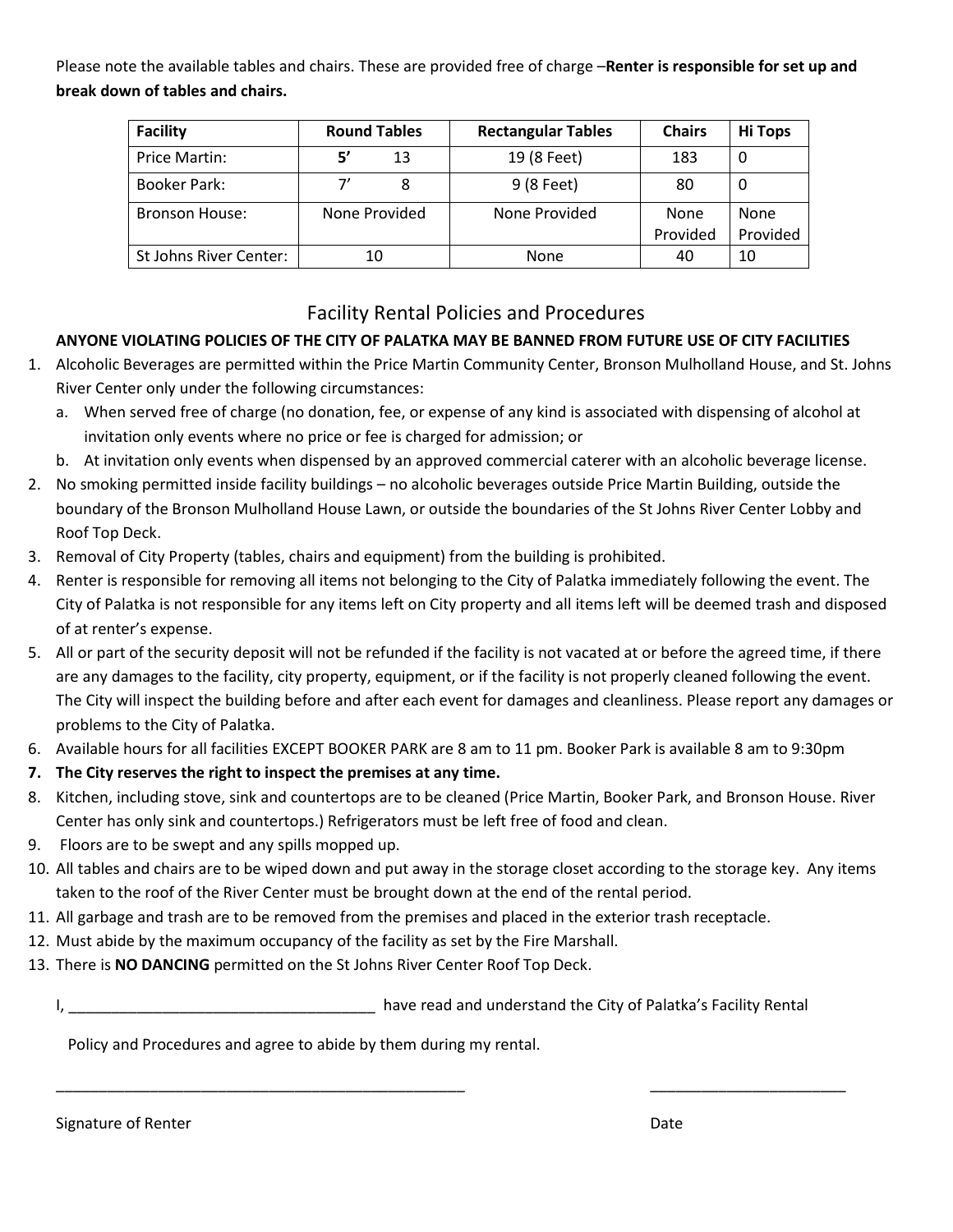Are Police Officers Required?  $\Box$  yes  $\Box$  no If yes, the applicant shall arrange through the Palatka Police Department for a minimum of 2 police officers at the applicant's expense. Number of Officers required Special Events Permit Required?  $\Box$  yes  $\Box$  no **NO WAIVER OF FEES** Security Deposit: The security deposit will be refunded and sent by mail within 30 days following the rental provided there are no damages and the facility is left clean with tables and chairs put away correctly. Renters will be required to pay for any damages in excess of the security deposit. \_\_\_\_\_\_\_\_\_\_\_\_ Rental Fee

Sales Tax: Sales tax in the amount of 7% will be charged unless a copy of a 501 c(3) sales tax exemption certificate is included with application packet.

Total Due Date Received \_\_\_\_\_\_\_\_\_\_\_\_\_\_\_ Receipt # \_\_\_\_\_\_\_\_\_\_\_\_

## **City of Palatka**

## **Indemnification & Hold Harmless Agreement**

The BUSINESS and/or INDIVIDAUL agrees to indemnify and hold the City and its officers, agents, and employees harmless from any and all liability, damages, actions, claims, demands, expenses, judgments, fees and costs of whatever kind or character, arising from, by reason of in connection with the use of the facilities described herein. It is the intention of the BUSINESS and/or INDIVIDUAL that the CITY and its officers, agents, and employees shall not be liable or in any way responsible for injury, damage, liability, loss or expense resulting to the user and those it brings onto the premises due to accidents, mishaps, misconduct, negligence or injuries either in person or property. The BUSINESS and/or INDIVIDUAL expressly assume full responsibility for any and all damages or injuries which may result to any person or property by reason of or in connection with the use of facilities pursuant to this agreement, and agrees to pay the CITY for all damages caused to the facilities resulting from the user's activities hereunder. The BUSINESS and/or INDIVIDUAL represents that its activities pursuant to this agreement will be supervised by adequately trained personnel, and that user will observe, and cause the participants in the activity to observe, all safety rules for the facility and the activity. The BUSINESS and/or INDIVIDUAL acknowledge that the CITY has no duty to and will not provide supervision during the activity.

| Signature of Applicant  |                                                                                                                 |  | Name of Facility being used                                                                                                                                                                   |
|-------------------------|-----------------------------------------------------------------------------------------------------------------|--|-----------------------------------------------------------------------------------------------------------------------------------------------------------------------------------------------|
| Print Name of Applicant |                                                                                                                 |  | Date of Use                                                                                                                                                                                   |
|                         |                                                                                                                 |  | State of State of County of State of State of County of State of State of State of State of State of State and County of State 1 and The foregoing application is acknowledged before me this |
|                         | day of the set of the set of the set of the set of the set of the set of the set of the set of the set of the s |  | who is personally known to me,                                                                                                                                                                |
| <b>NOTARY SEAL</b>      |                                                                                                                 |  | as identification.                                                                                                                                                                            |
|                         |                                                                                                                 |  | $\sim$ $\sim$ $\sim$ $\sim$ $\sim$ $\sim$ $\sim$                                                                                                                                              |

Signature of Notary Public, State of \_\_\_\_\_\_\_\_\_\_\_\_\_\_\_\_